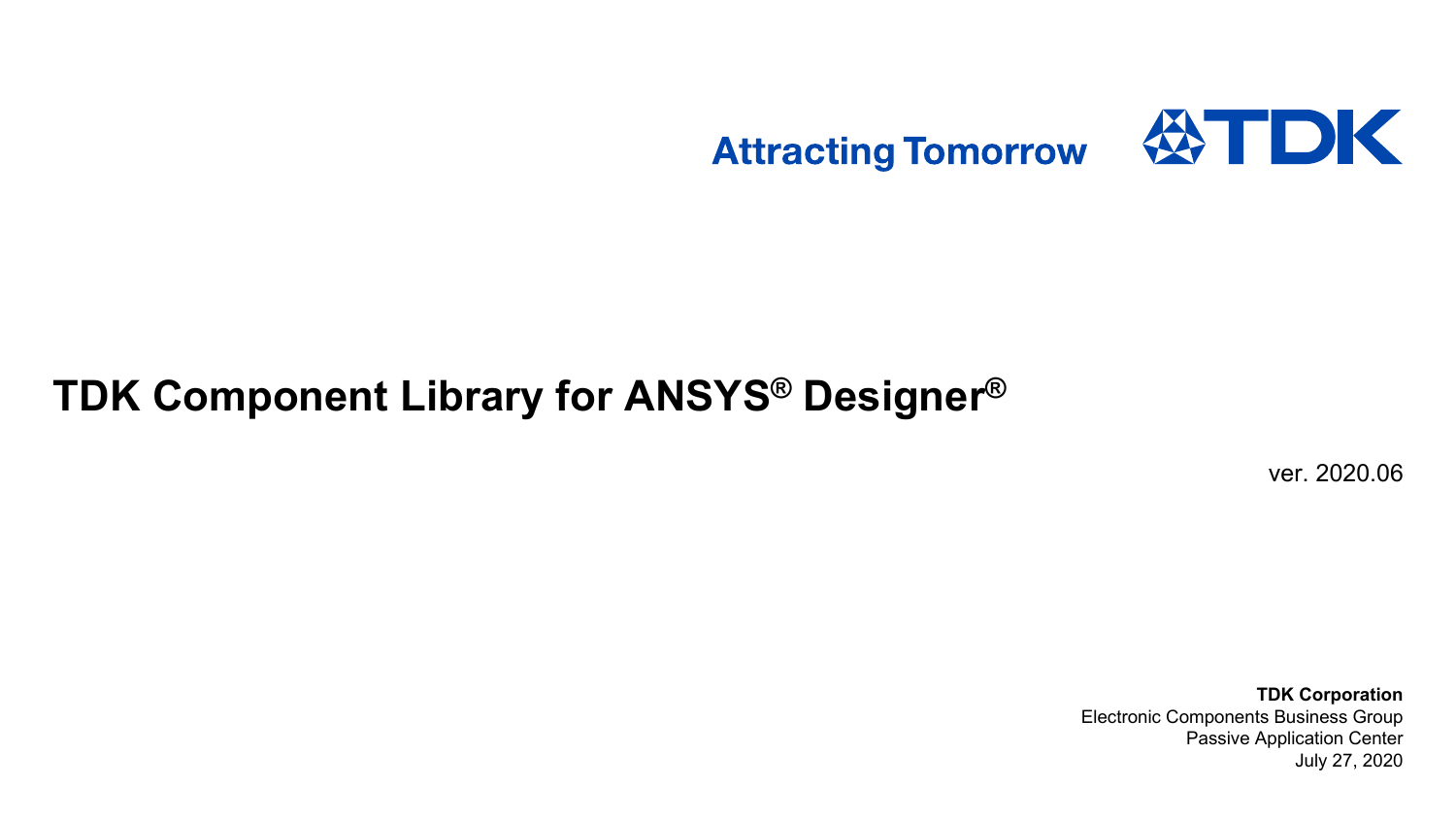# **Caution**

### ● **Applicable condition**

The parameters in this library are obtained under the condition of 25ºC, no DC bias (excepting the DC bias model and the DC superimposition model), and small signal operation. Proper result might not be obtained if your condition is different from the above one.

### ● **Terms and conditions regarding TDK simulation models**

- (1) This simulation model is being provided solely for informational purposes. Please refer to the specifications of the products in terms of detailed characteristics of such products.
- (2) In no event shall TDK Corporation of any of its subsidiaries be liable for any loss or damage arising, directly or indirectly, from any information contained in this simulation model, including, but not limited to loss or damages arising from any inaccuracies, omissions or errors in connection with such information.
- (3) Any and all copyrights on this simulation model are owned by TDK Corporation. Duplication or redistribution of this simulation model without prior written permission from TDK Corporation is prohibited.
- (4) This simulation model is subject to any modification or change without any prior notice.
- (5) Neither TDK Corporation nor any of its subsidiaries shall make any warranty, express or implied, including but not limited to the correctness, implied warranties of merchantability and fitness for a particular purpose with respect to this simulation models.
- (6) The use of this simulation model shall be deemed to have consented to the terms and conditions hereof.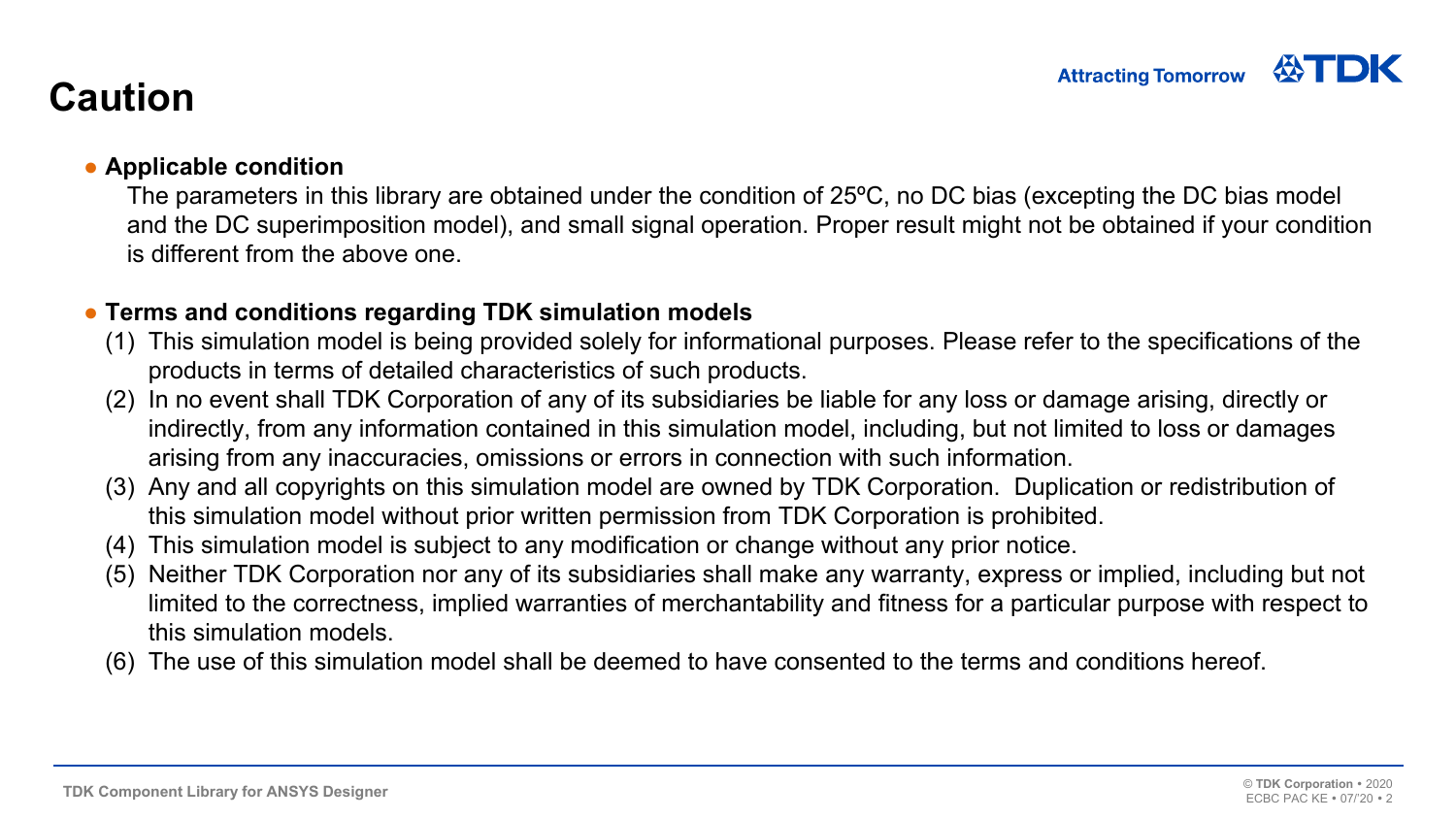## **About this library**

### ● **Feature of this library**

- $\circ$  The actual property of components can be taken into your circuit simulation because equivalent circuit model that considers inner structure of a part and material property is used.
- $\circ$  Artwork data (recommended pcb pattern) of parts are included
- $\circ$  Easy operation like standard ANSYS components.
- $\circ$  The DC superimposition characteristics of power-use inductors and the DC bias characteristics of high dielectric constant type ceramic chip capacitors can be simulated.

#### ●**Supported ANSYS versions**

This library can be used with ANSYS Electronics Desktop R17.0 or latter versions. However, this library might not be used depending on a simulation environment. Please acknowledge it beforehand.

#### ●**Contents in this document**

This document is described assuming the following environment.

- OS: Windows 10
- ANSYS: 2020 R1

On different OS or ANSYS versions, screen display and/or operation procedure may not correspond to the contents of this document. Please acknowledge it beforehand.

\* ANSYS, and ANSYS Designer are registered trademarks of ANSYS, Inc.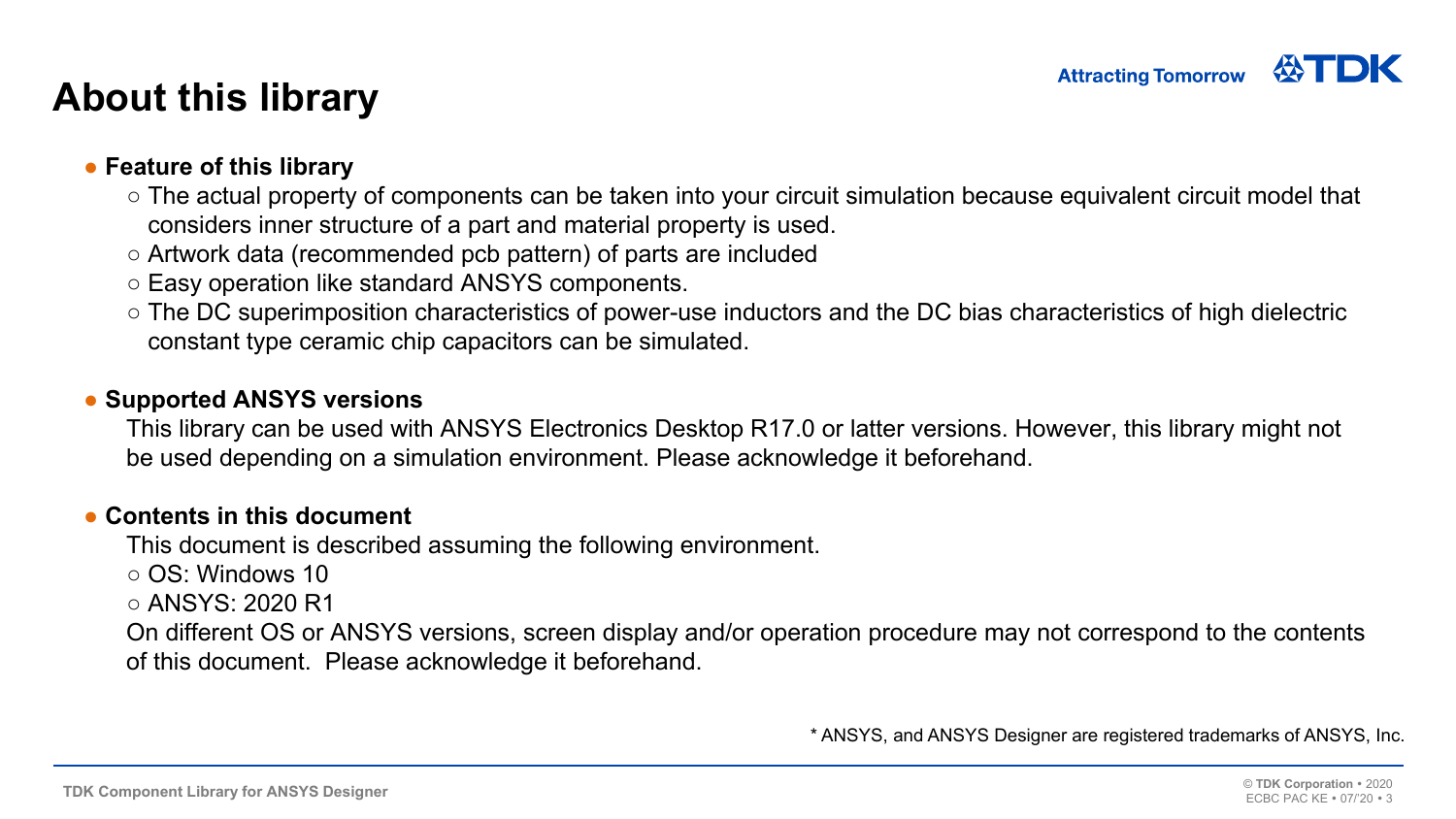

## **About the model included in the library**

#### ● **Abstract of the model, and model for each product**

4 types of model are included in this library. The followings describes the abstract of each model type, and the model used in each product.

| model type       | frequency model             | DC superimposition<br>model                                           | DC bias model                                                                  | voltage-current model                                                   |
|------------------|-----------------------------|-----------------------------------------------------------------------|--------------------------------------------------------------------------------|-------------------------------------------------------------------------|
| modeled property | • frequency characteristics | • frequency characteristics<br>DC current dependence<br>of inductance | • frequency characteristics<br>$\cdot$ DC voltage dependence of<br>capacitance | • frequency characteristics<br>voltage-current property<br>of impedance |

|                    | product/type                  | model type                                      |  |
|--------------------|-------------------------------|-------------------------------------------------|--|
| multilayer ceramic | temperature compensation type | frequency model                                 |  |
| chip capacitor     | high dielectric type          | DC bias model                                   |  |
|                    | for high frequency circuit    | frequency model                                 |  |
|                    | for standard circuit          | DC superimposition model<br>/frequency model(*) |  |
| inductors          | for decoupling circuit        |                                                 |  |
|                    | for power circuit             | DC superimposition model                        |  |
|                    | chip beads                    | frequency model                                 |  |
|                    | 3-terminal filters            |                                                 |  |
|                    | common mode filters           |                                                 |  |
|                    | varistors                     | voltage-current model                           |  |
|                    | chip protectors               |                                                 |  |
|                    | pulse transformers            | frequency model                                 |  |

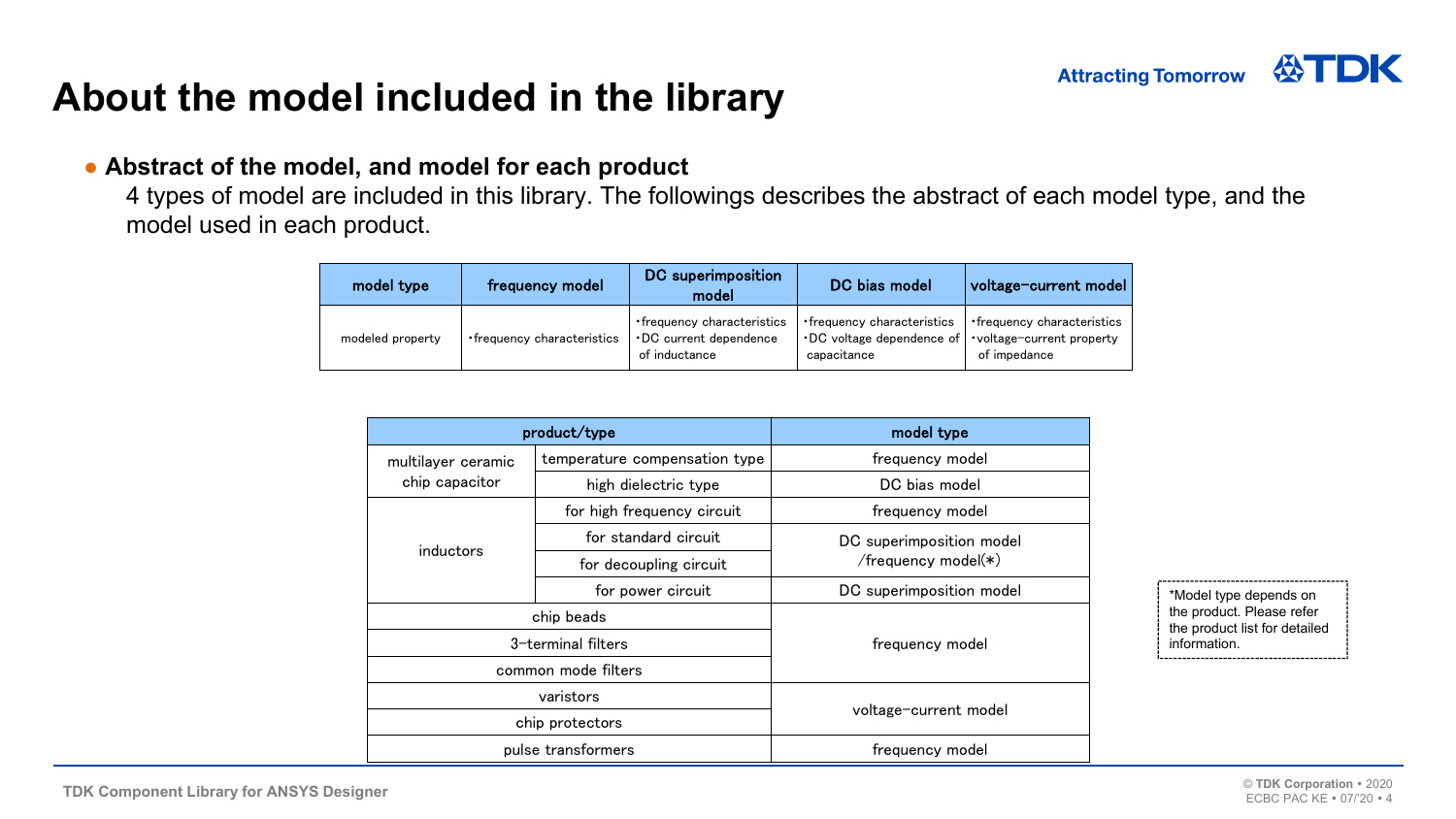## **How to setup**

### ● **Library install folder**

Install folder of this library is "userlib" folder in the install folder of ANSYS Designer. (e.g. C:¥Program Files¥AnsysEM¥AnsysEM20.1¥Win64¥userlib.)

#### ● **Uninstall the previous version**

If previous versions of the library is installed, uninstall it from the library install folder.

### ● **Install the library**

1) Expand the zip file.

2) Move the expanded "TDK" folder into the library install folder.

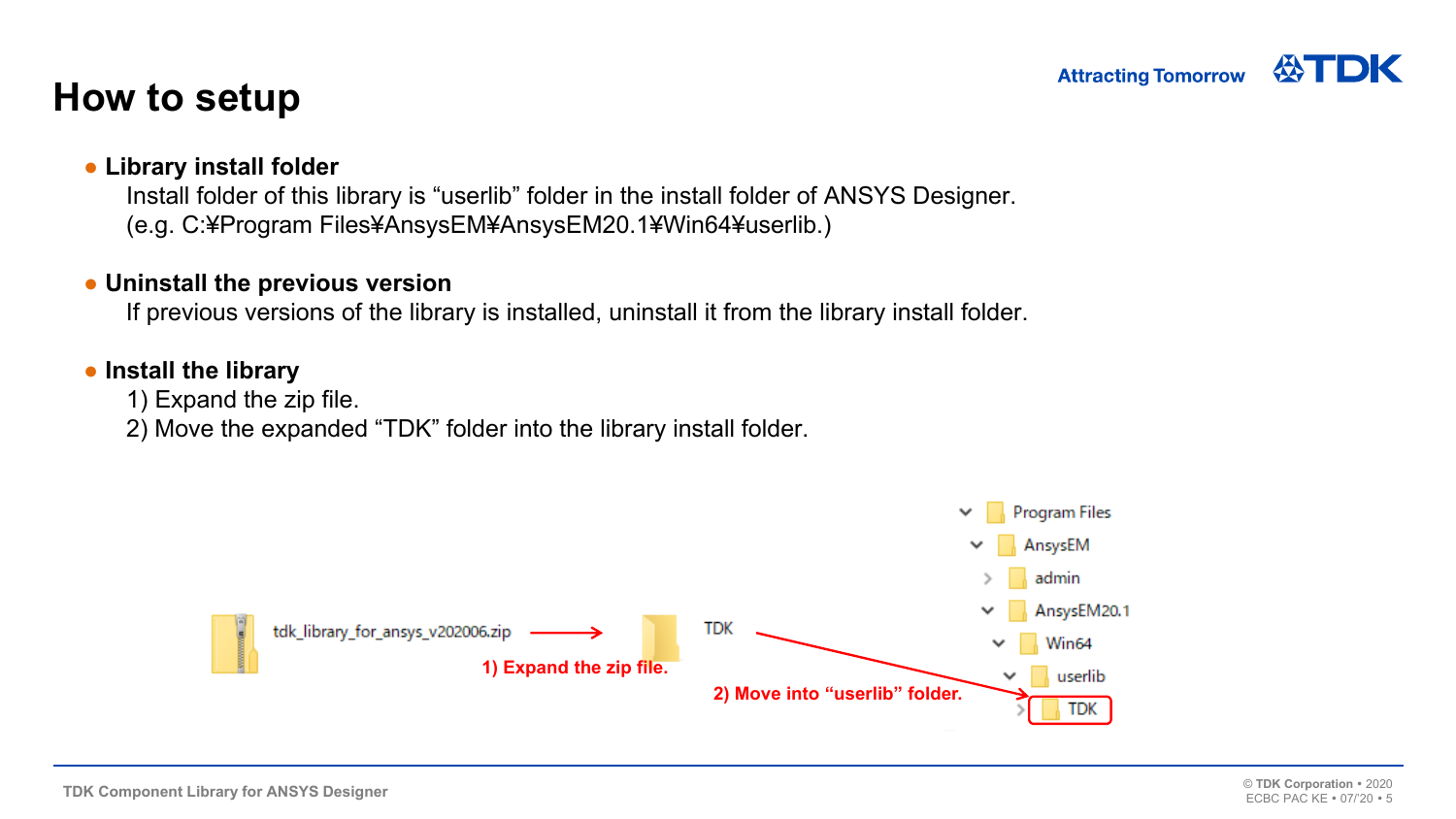### **How to use the library**

### ● **Putting a component and selecting a part**

- 1) After installing the library, TDK folder will be added in the Components tab of the Components Libraries.
- 2) Drag and drop a component and put a symbol onto the schematic window.
- 3) Double-click the symbol of the component and open the properties window.
- 4) Click Choose Model button in the properties window and open the Model List window.
- 5) Select a product in the Model List window.